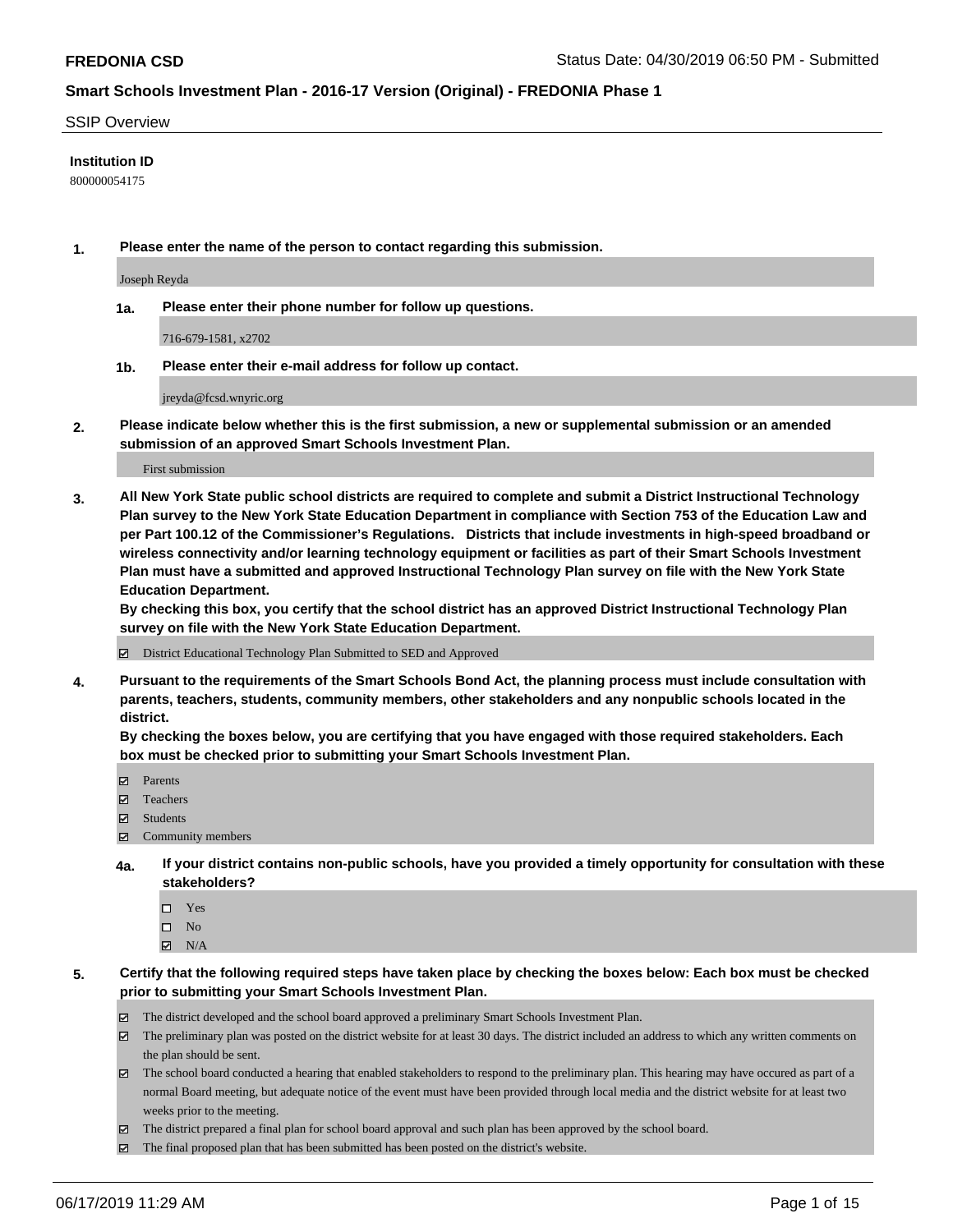SSIP Overview

**5a. Please upload the proposed Smart Schools Investment Plan (SSIP) that was posted on the district's website, along with any supporting materials. Note that this should be different than your recently submitted Educational Technology Survey. The Final SSIP, as approved by the School Board, should also be posted on the website and remain there during the course of the projects contained therein.**

Preliminary SMART Schools Investment Plan REVISED - FCSD.docx

**5b. Enter the webpage address where the final Smart Schools Investment Plan is posted. The Plan should remain posted for the life of the included projects.**

http://www.fredonia.wnyric.org/Page/350

**6. Please enter an estimate of the total number of students and staff that will benefit from this Smart Schools Investment Plan based on the cumulative projects submitted to date.**

1,400

**7. An LEA/School District may partner with one or more other LEA/School Districts to form a consortium to pool Smart Schools Bond Act funds for a project that meets all other Smart School Bond Act requirements. Each school district participating in the consortium will need to file an approved Smart Schools Investment Plan for the project and submit a signed Memorandum of Understanding that sets forth the details of the consortium including the roles of each respective district.**

 $\Box$  The district plans to participate in a consortium to partner with other school district(s) to implement a Smart Schools project.

### **8. Please enter the name and 6-digit SED Code for each LEA/School District participating in the Consortium.**

| Partner LEA/District | <b>ISED BEDS Code</b> |
|----------------------|-----------------------|
| (No Response)        | (No Response)         |

### **9. Please upload a signed Memorandum of Understanding with all of the participating Consortium partners.**

(No Response)

**10. Your district's Smart Schools Bond Act Allocation is:**

\$1,104,592

**11. Enter the budget sub-allocations by category that you are submitting for approval at this time. If you are not budgeting SSBA funds for a category, please enter 0 (zero.) If the value entered is \$0, you will not be required to complete that survey question.**

|                                       | Sub-<br>Allocations |
|---------------------------------------|---------------------|
| School Connectivity                   | $\overline{0}$      |
| Connectivity Projects for Communities | $\overline{0}$      |
| <b>Classroom Technology</b>           | $\overline{0}$      |
| Pre-Kindergarten Classrooms           | 0                   |
| Replace Transportable Classrooms      |                     |
| High-Tech Security Features           | 139,209             |
| Totals:                               | 139,209             |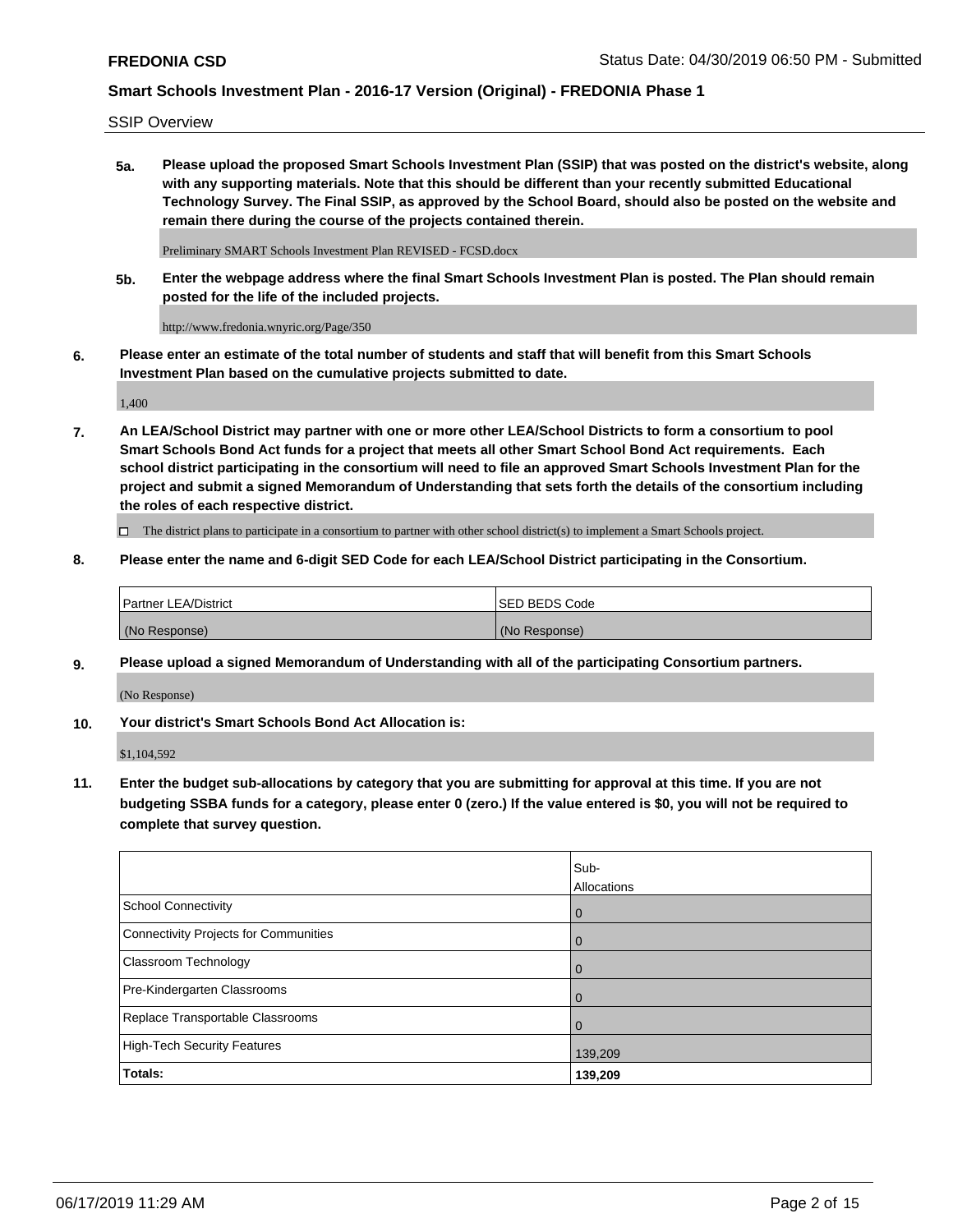School Connectivity

- **1. In order for students and faculty to receive the maximum benefit from the technology made available under the Smart Schools Bond Act, their school buildings must possess sufficient connectivity infrastructure to ensure that devices can be used during the school day. Smart Schools Investment Plans must demonstrate that:**
	- **• sufficient infrastructure that meets the Federal Communications Commission's 100 Mbps per 1,000 students standard currently exists in the buildings where new devices will be deployed, or**
	- **• is a planned use of a portion of Smart Schools Bond Act funds, or**
	- **• is under development through another funding source.**

**Smart Schools Bond Act funds used for technology infrastructure or classroom technology investments must increase the number of school buildings that meet or exceed the minimum speed standard of 100 Mbps per 1,000 students and staff within 12 months. This standard may be met on either a contracted 24/7 firm service or a "burstable" capability. If the standard is met under the burstable criteria, it must be:**

**1. Specifically codified in a service contract with a provider, and**

**2. Guaranteed to be available to all students and devices as needed, particularly during periods of high demand, such as computer-based testing (CBT) periods.**

**Please describe how your district already meets or is planning to meet this standard within 12 months of plan submission.**

(No Response)

**1a. If a district believes that it will be impossible to meet this standard within 12 months, it may apply for a waiver of this requirement, as described on the Smart Schools website. The waiver must be filed and approved by SED prior to submitting this survey.**

 $\Box$  By checking this box, you are certifying that the school district has an approved waiver of this requirement on file with the New York State Education Department.

#### **2. Connectivity Speed Calculator (Required)**

|                         | l Number of<br>Students | Multiply by<br>100 Kbps | Divide by 1000 Current Speed<br>to Convert to<br>Required<br>l Speed in Mb | lin Mb           | Expected<br>Speed to be<br>Attained Within   Required<br>12 Months | <b>Expected Date</b><br>When<br>Speed Will be<br>Met |
|-------------------------|-------------------------|-------------------------|----------------------------------------------------------------------------|------------------|--------------------------------------------------------------------|------------------------------------------------------|
| <b>Calculated Speed</b> | (No<br>Response)        | (No Response)           | (No<br>Response)                                                           | (No<br>Response) | (No<br>Response)                                                   | (No<br>Response)                                     |

**3. Describe how you intend to use Smart Schools Bond Act funds for high-speed broadband and/or wireless connectivity projects in school buildings.**

(No Response)

**4. Describe the linkage between the district's District Instructional Technology Plan and the proposed projects. (There should be a link between your response to this question and your response to Question 1 in Part E. Curriculum and Instruction "What are the district's plans to use digital connectivity and technology to improve teaching and learning?)**

(No Response)

**5. If the district wishes to have students and staff access the Internet from wireless devices within the school building, or in close proximity to it, it must first ensure that it has a robust Wi-Fi network in place that has sufficient bandwidth to meet user demand.**

**Please describe how you have quantified this demand and how you plan to meet this demand.**

(No Response)

**6. As indicated on Page 5 of the guidance, the Office of Facilities Planning will have to conduct a preliminary review**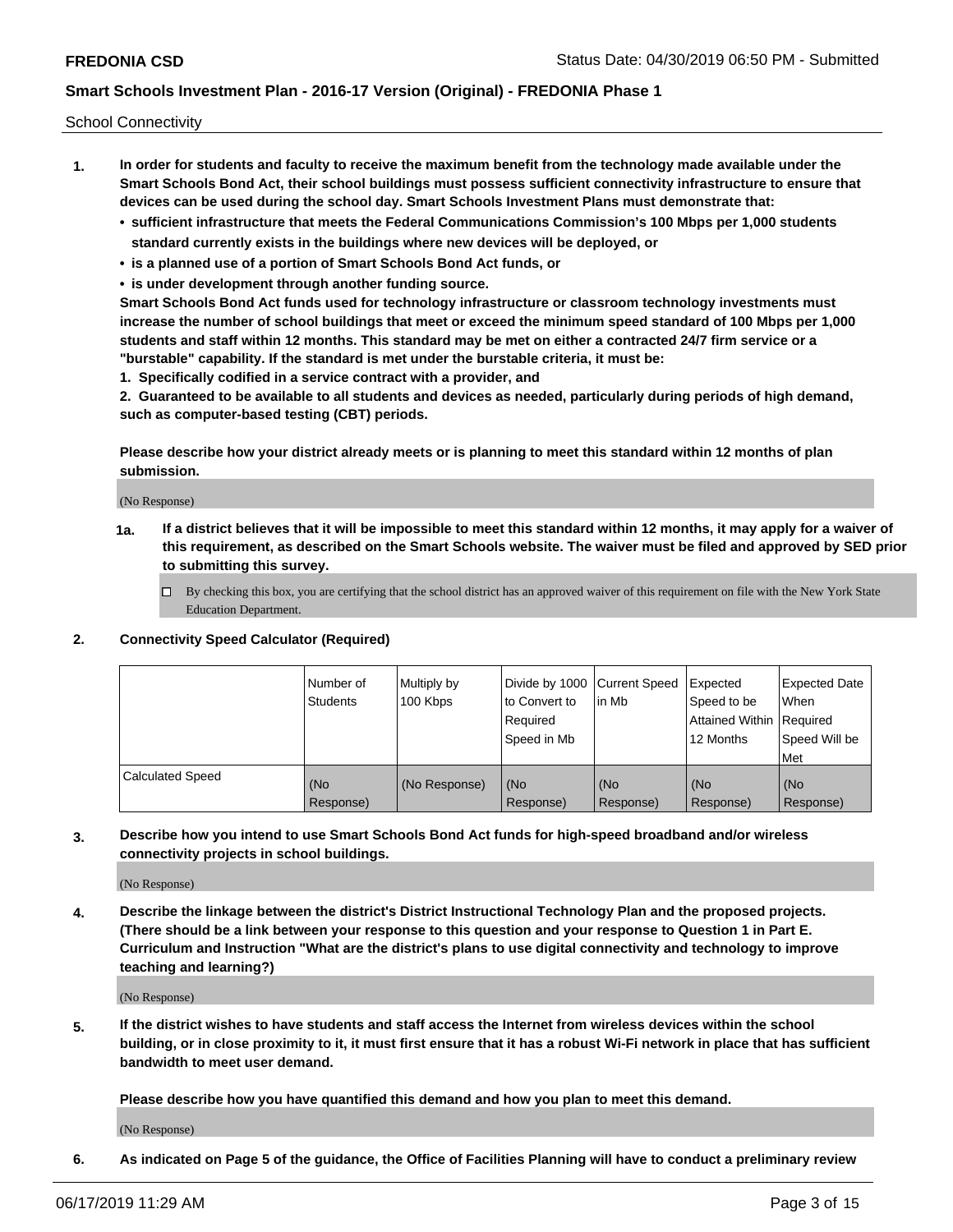School Connectivity

**of all capital projects, including connectivity projects.**

**Please indicate on a separate row each project number given to you by the Office of Facilities Planning.**

| Project Number |  |
|----------------|--|
|                |  |
| (No Response)  |  |
|                |  |

**7. Certain high-tech security and connectivity infrastructure projects may be eligible for an expedited review process as determined by the Office of Facilities Planning.**

**Was your project deemed eligible for streamlined review?**

(No Response)

**8. Include the name and license number of the architect or engineer of record.**

| Name          | License Number |
|---------------|----------------|
| (No Response) | (No Response)  |

**9. If you are submitting an allocation for School Connectivity complete this table. Note that the calculated Total at the bottom of the table must equal the Total allocation for this category that you entered in the SSIP Overview overall budget.** 

|                                            | Sub-          |
|--------------------------------------------|---------------|
|                                            | Allocation    |
| Network/Access Costs                       | (No Response) |
| Outside Plant Costs                        | (No Response) |
| School Internal Connections and Components | (No Response) |
| <b>Professional Services</b>               | (No Response) |
| Testing                                    | (No Response) |
| <b>Other Upfront Costs</b>                 | (No Response) |
| <b>Other Costs</b>                         | (No Response) |
| Totals:                                    | 0             |

**10. Please detail the type, quantity, per unit cost and total cost of the eligible items under each sub-category. This is especially important for any expenditures listed under the "Other" category. All expenditures must be eligible for tax-exempt financing to be reimbursed through the SSBA. Sufficient detail must be provided so that we can verify this is the case. If you have any questions, please contact us directly through smartschools@nysed.gov. NOTE: Wireless Access Points should be included in this category, not under Classroom Educational Technology, except those that will be loaned/purchased for nonpublic schools.**

| Select the allowable expenditure | Item to be purchased | Quantity      | Cost per Item | <b>Total Cost</b> |
|----------------------------------|----------------------|---------------|---------------|-------------------|
| type.                            |                      |               |               |                   |
| Repeat to add another item under |                      |               |               |                   |
| each type.                       |                      |               |               |                   |
| (No Response)                    | (No Response)        | (No Response) | (No Response) | (No Response)     |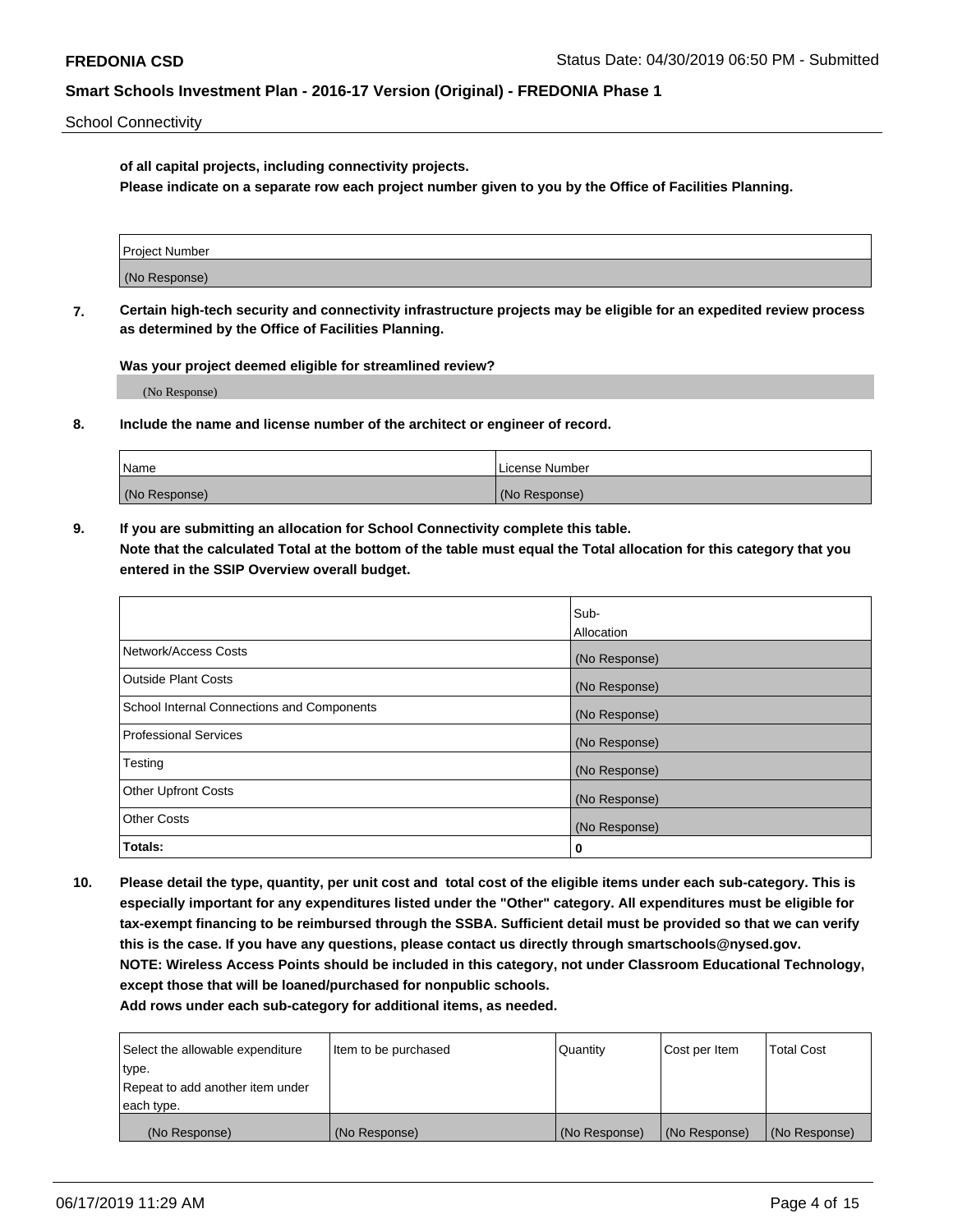Community Connectivity (Broadband and Wireless)

**1. Describe how you intend to use Smart Schools Bond Act funds for high-speed broadband and/or wireless connectivity projects in the community.**

(No Response)

**2. Please describe how the proposed project(s) will promote student achievement and increase student and/or staff access to the Internet in a manner that enhances student learning and/or instruction outside of the school day and/or school building.**

(No Response)

**3. Community connectivity projects must comply with all the necessary local building codes and regulations (building and related permits are not required prior to plan submission).**

 $\Box$  I certify that we will comply with all the necessary local building codes and regulations.

**4. Please describe the physical location of the proposed investment.**

(No Response)

**5. Please provide the initial list of partners participating in the Community Connectivity Broadband Project, along with their Federal Tax Identification (Employer Identification) number.**

| <b>Project Partners</b> | Federal ID#   |
|-------------------------|---------------|
| (No Response)           | (No Response) |

**6. If you are submitting an allocation for Community Connectivity, complete this table.**

**Note that the calculated Total at the bottom of the table must equal the Total allocation for this category that you entered in the SSIP Overview overall budget.**

|                                    | Sub-Allocation |
|------------------------------------|----------------|
| Network/Access Costs               | (No Response)  |
| <b>Outside Plant Costs</b>         | (No Response)  |
| <b>Tower Costs</b>                 | (No Response)  |
| <b>Customer Premises Equipment</b> | (No Response)  |
| <b>Professional Services</b>       | (No Response)  |
| Testing                            | (No Response)  |
| <b>Other Upfront Costs</b>         | (No Response)  |
| <b>Other Costs</b>                 | (No Response)  |
| Totals:                            | 0              |

**7. Please detail the type, quantity, per unit cost and total cost of the eligible items under each sub-category. This is especially important for any expenditures listed under the "Other" category. All expenditures must be capital-bond eligible to be reimbursed through the SSBA. If you have any questions, please contact us directly through smartschools@nysed.gov.**

| Select the allowable expenditure | Item to be purchased | Quantity      | Cost per Item | <b>Total Cost</b> |
|----------------------------------|----------------------|---------------|---------------|-------------------|
| type.                            |                      |               |               |                   |
| Repeat to add another item under |                      |               |               |                   |
| each type.                       |                      |               |               |                   |
| (No Response)                    | (No Response)        | (No Response) | (No Response) | (No Response)     |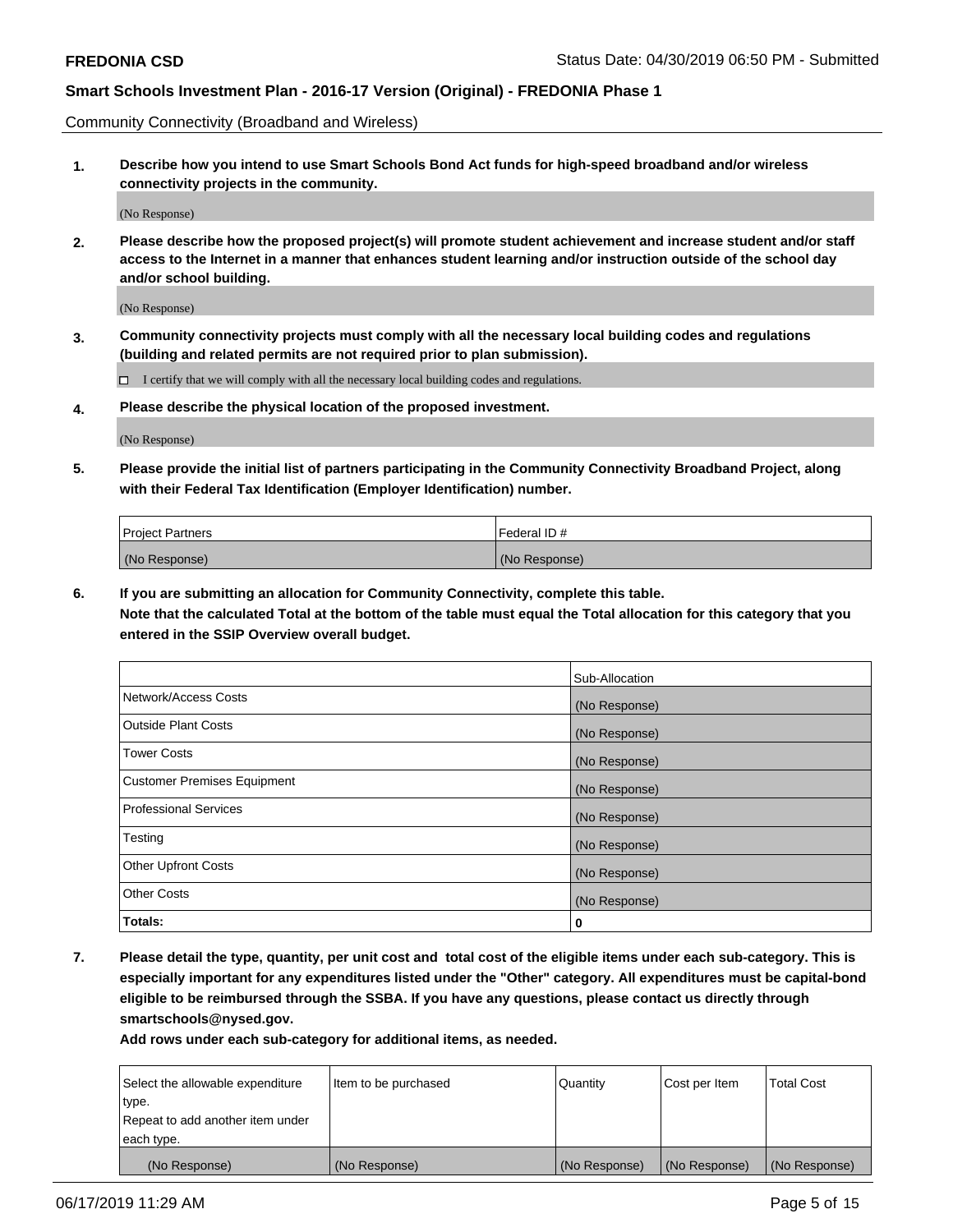### Classroom Learning Technology

**1. In order for students and faculty to receive the maximum benefit from the technology made available under the Smart Schools Bond Act, their school buildings must possess sufficient connectivity infrastructure to ensure that devices can be used during the school day. Smart Schools Investment Plans must demonstrate that sufficient infrastructure that meets the Federal Communications Commission's 100 Mbps per 1,000 students standard currently exists in the buildings where new devices will be deployed, or is a planned use of a portion of Smart Schools Bond Act funds, or is under development through another funding source. Smart Schools Bond Act funds used for technology infrastructure or classroom technology investments must increase the number of school buildings that meet or exceed the minimum speed standard of 100 Mbps per 1,000 students and staff within 12 months. This standard may be met on either a contracted 24/7 firm service or a**

**"burstable" capability. If the standard is met under the burstable criteria, it must be:**

**1. Specifically codified in a service contract with a provider, and**

**2. Guaranteed to be available to all students and devices as needed, particularly during periods of high demand, such as computer-based testing (CBT) periods.**

**Please describe how your district already meets or is planning to meet this standard within 12 months of plan submission.**

(No Response)

- **1a. If a district believes that it will be impossible to meet this standard within 12 months, it may apply for a waiver of this requirement, as described on the Smart Schools website. The waiver must be filed and approved by SED prior to submitting this survey.**
	- By checking this box, you are certifying that the school district has an approved waiver of this requirement on file with the New York State Education Department.

#### **2. Connectivity Speed Calculator (Required)**

|                         | I Number of<br>Students | Multiply by<br>100 Kbps | to Convert to<br>Required<br>Speed in Mb | Divide by 1000 Current Speed Expected<br>lin Mb | Speed to be<br>Attained Within Required<br>12 Months | <b>Expected Date</b><br>When<br>Speed Will be<br>Met |
|-------------------------|-------------------------|-------------------------|------------------------------------------|-------------------------------------------------|------------------------------------------------------|------------------------------------------------------|
| <b>Calculated Speed</b> | (No<br>Response)        | (No Response)           | (No<br>Response)                         | (No<br>Response)                                | (No<br>Response)                                     | (No<br>Response)                                     |

**3. If the district wishes to have students and staff access the Internet from wireless devices within the school building, or in close proximity to it, it must first ensure that it has a robust Wi-Fi network in place that has sufficient bandwidth to meet user demand.**

**Please describe how you have quantified this demand and how you plan to meet this demand.**

(No Response)

**4. All New York State public school districts are required to complete and submit an Instructional Technology Plan survey to the New York State Education Department in compliance with Section 753 of the Education Law and per Part 100.12 of the Commissioner's Regulations.**

**Districts that include educational technology purchases as part of their Smart Schools Investment Plan must have a submitted and approved Instructional Technology Plan survey on file with the New York State Education Department.**

- $\Box$  By checking this box, you are certifying that the school district has an approved Instructional Technology Plan survey on file with the New York State Education Department.
- **5. Describe the devices you intend to purchase and their compatibility with existing or planned platforms or systems. Specifically address the adequacy of each facility's electrical, HVAC and other infrastructure necessary to install and support the operation of the planned technology.**

(No Response)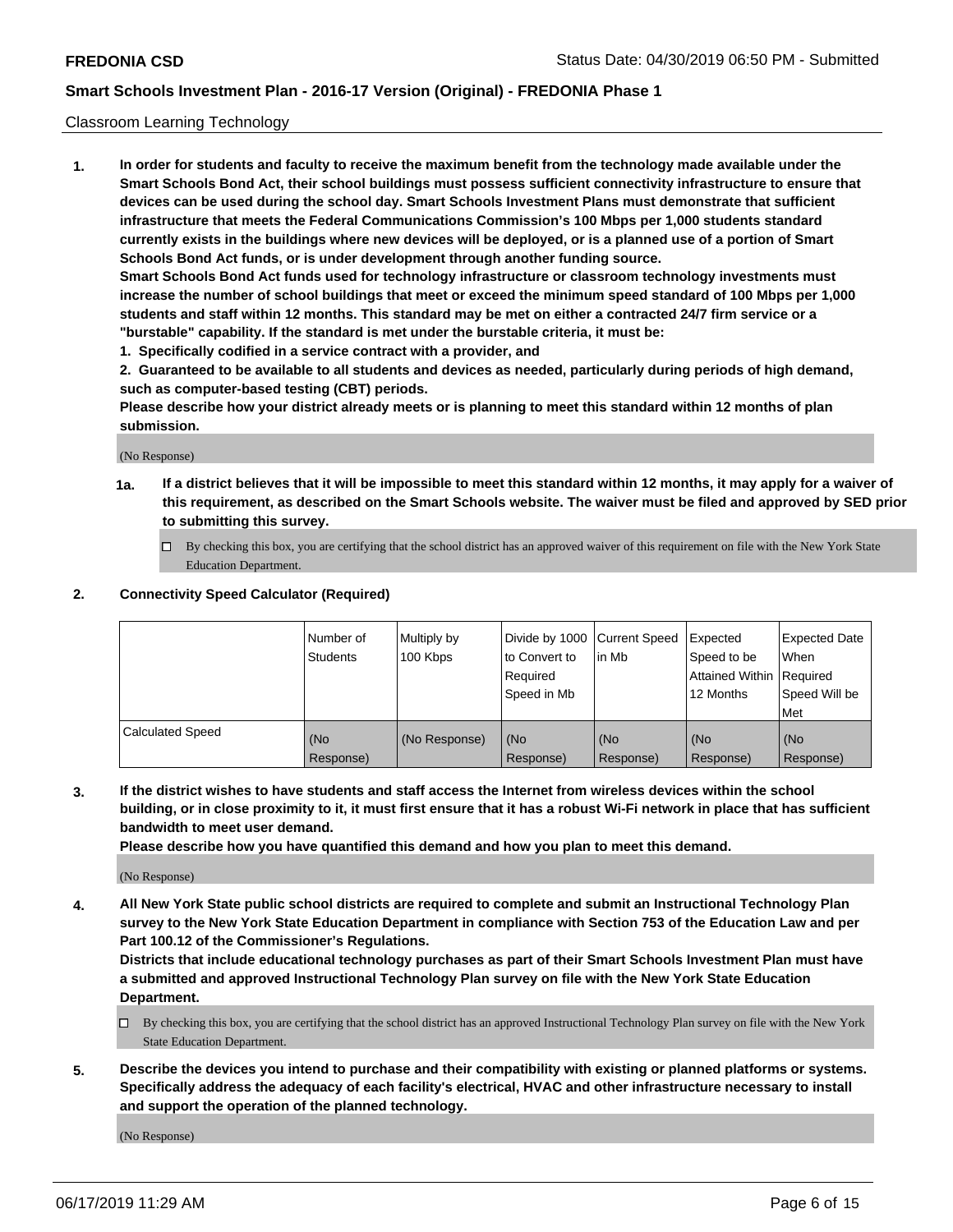#### Classroom Learning Technology

- **6. Describe how the proposed technology purchases will:**
	- **> enhance differentiated instruction;**
	- **> expand student learning inside and outside the classroom;**
	- **> benefit students with disabilities and English language learners; and**
	- **> contribute to the reduction of other learning gaps that have been identified within the district.**

**The expectation is that districts will place a priority on addressing the needs of students who struggle to succeed in a rigorous curriculum. Responses in this section should specifically address this concern and align with the district's Instructional Technology Plan (in particular Question 2 of E. Curriculum and Instruction: "Does the district's instructional technology plan address the needs of students with disabilities to ensure equitable access to instruction, materials and assessments?" and Question 3 of the same section: "Does the district's instructional technology plan address the provision of assistive technology specifically for students with disabilities to ensure access to and participation in the general curriculum?"**

(No Response)

**7. Where appropriate, describe how the proposed technology purchases will enhance ongoing communication with parents and other stakeholders and help the district facilitate technology-based regional partnerships, including distance learning and other efforts.**

(No Response)

**8. Describe the district's plan to provide professional development to ensure that administrators, teachers and staff can employ the technology purchased to enhance instruction successfully.**

**Note: This response should be aligned and expanded upon in accordance with your district's response to Question 1 of F. Professional Development of your Instructional Technology Plan: "Please provide a summary of professional development offered to teachers and staff, for the time period covered by this plan, to support technology to enhance teaching and learning. Please include topics, audience and method of delivery within your summary."**

(No Response)

- **9. Districts must contact the SUNY/CUNY teacher preparation program that supplies the largest number of the district's new teachers to request advice on innovative uses and best practices at the intersection of pedagogy and educational technology.**
	- By checking this box, you certify that you have contacted the SUNY/CUNY teacher preparation program that supplies the largest number of your new teachers to request advice on these issues.
	- **9a. Please enter the name of the SUNY or CUNY Institution that you contacted.**

(No Response)

**9b. Enter the primary Institution phone number.**

(No Response)

**9c. Enter the name of the contact person with whom you consulted and/or will be collaborating with on innovative uses of technology and best practices.**

(No Response)

**10. A district whose Smart Schools Investment Plan proposes the purchase of technology devices and other hardware must account for nonpublic schools in the district.**

**Are there nonpublic schools within your school district?**

Yes

 $\square$  No

**11. Nonpublic Classroom Technology Loan Calculator**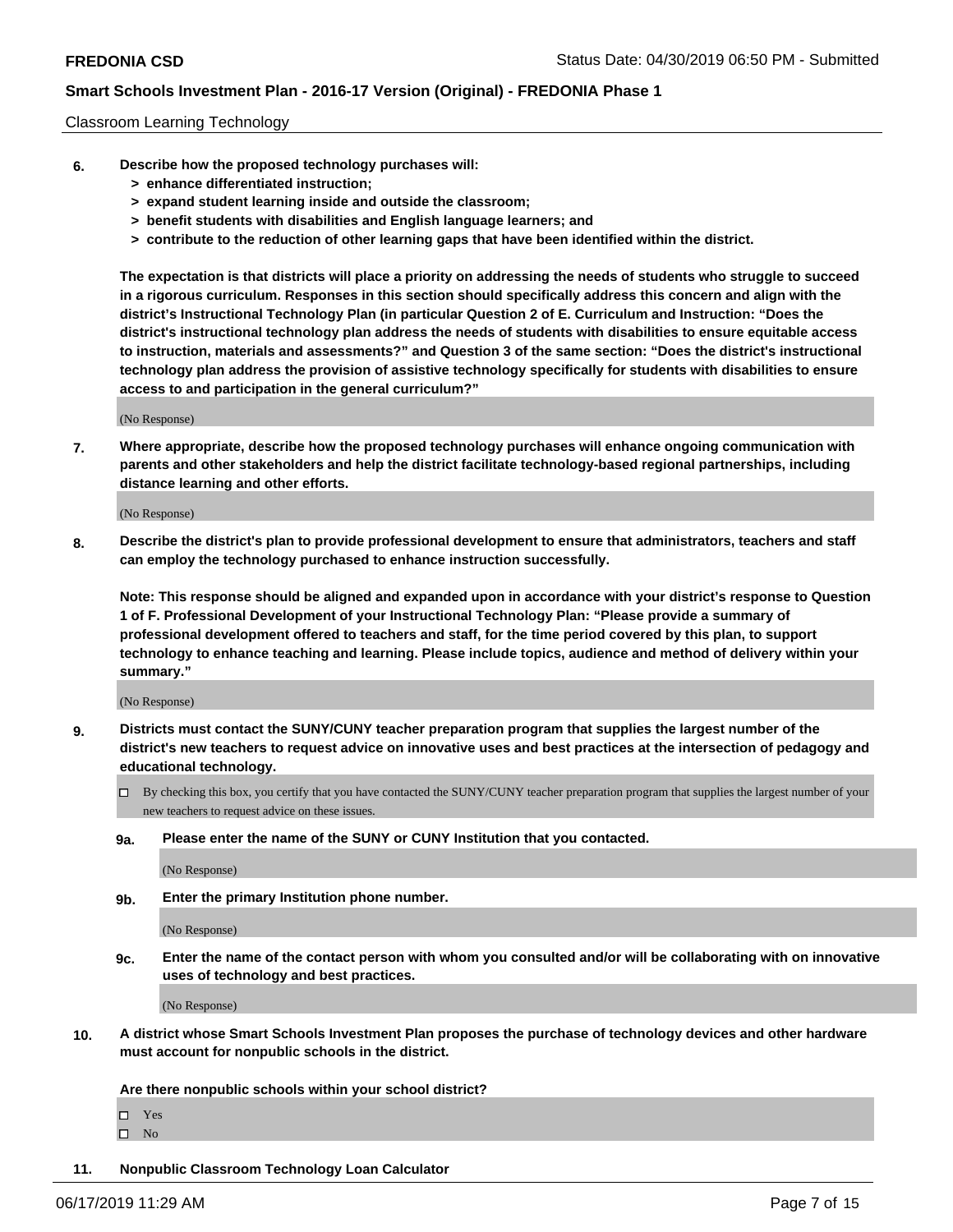#### Classroom Learning Technology

**The Smart Schools Bond Act provides that any Classroom Learning Technology purchases made using Smart Schools funds shall be lent, upon request, to nonpublic schools in the district. However, no school district shall be required to loan technology in amounts greater than the total obtained and spent on technology pursuant to the Smart Schools Bond Act and the value of such loan may not exceed the total of \$250 multiplied by the nonpublic school enrollment in the base year at the time of enactment. See:**

**http://www.p12.nysed.gov/mgtserv/smart\_schools/docs/Smart\_Schools\_Bond\_Act\_Guidance\_04.27.15\_Final.pdf.**

|                                       | 1. Classroom<br>Technology<br>Sub-allocation | 2. Public<br>l Enrollment<br>(2014-15) | l 3. Nonpublic<br>l Enrollment<br>$(2014 - 15)$ | l 4. Sum of<br>l Public and<br>l Nonpublic<br>Enrollment                                      | 15. Total Per<br>Pupil Sub-<br>l allocation | l 6. Total<br>Nonpublic Loan<br>Amount |
|---------------------------------------|----------------------------------------------|----------------------------------------|-------------------------------------------------|-----------------------------------------------------------------------------------------------|---------------------------------------------|----------------------------------------|
| Calculated Nonpublic Loan<br>l Amount |                                              |                                        |                                                 | (No Response)   (No Response)   (No Response)   (No Response)   (No Response)   (No Response) |                                             |                                        |

**12. To ensure the sustainability of technology purchases made with Smart Schools funds, districts must demonstrate a long-term plan to maintain and replace technology purchases supported by Smart Schools Bond Act funds. This sustainability plan shall demonstrate a district's capacity to support recurring costs of use that are ineligible for Smart Schools Bond Act funding such as device maintenance, technical support, Internet and wireless fees, maintenance of hotspots, staff professional development, building maintenance and the replacement of incidental items. Further, such a sustainability plan shall include a long-term plan for the replacement of purchased devices and equipment at the end of their useful life with other funding sources.**

 $\Box$  By checking this box, you certify that the district has a sustainability plan as described above.

**13. Districts must ensure that devices purchased with Smart Schools Bond funds will be distributed, prepared for use, maintained and supported appropriately. Districts must maintain detailed device inventories in accordance with generally accepted accounting principles.**

By checking this box, you certify that the district has a distribution and inventory management plan and system in place.

**14. If you are submitting an allocation for Classroom Learning Technology complete this table. Note that the calculated Total at the bottom of the table must equal the Total allocation for this category that you entered in the SSIP Overview overall budget.**

|                          | Sub-Allocation |
|--------------------------|----------------|
| Interactive Whiteboards  | (No Response)  |
| <b>Computer Servers</b>  | (No Response)  |
| <b>Desktop Computers</b> | (No Response)  |
| <b>Laptop Computers</b>  | (No Response)  |
| <b>Tablet Computers</b>  | (No Response)  |
| <b>Other Costs</b>       | (No Response)  |
| Totals:                  | 0              |

**15. Please detail the type, quantity, per unit cost and total cost of the eligible items under each sub-category. This is especially important for any expenditures listed under the "Other" category. All expenditures must be capital-bond eligible to be reimbursed through the SSBA. If you have any questions, please contact us directly through smartschools@nysed.gov.**

**Please specify in the "Item to be Purchased" field which specific expenditures and items are planned to meet the district's nonpublic loan requirement, if applicable.**

**NOTE: Wireless Access Points that will be loaned/purchased for nonpublic schools should ONLY be included in this category, not under School Connectivity, where public school districts would list them.**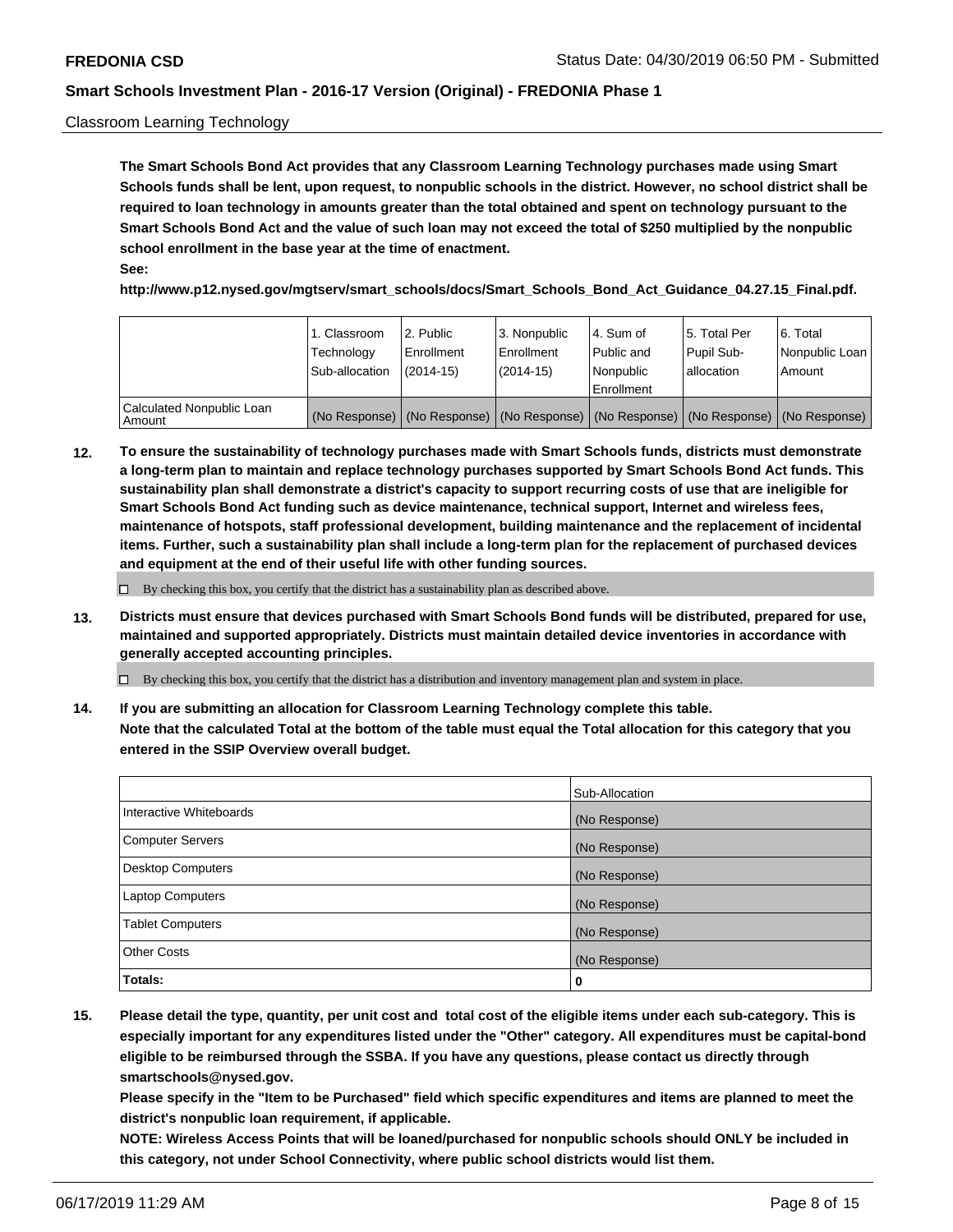Classroom Learning Technology

| Select the allowable expenditure | Iltem to be Purchased | Quantity      | Cost per Item | <b>Total Cost</b> |
|----------------------------------|-----------------------|---------------|---------------|-------------------|
| type.                            |                       |               |               |                   |
| Repeat to add another item under |                       |               |               |                   |
| each type.                       |                       |               |               |                   |
| (No Response)                    | (No Response)         | (No Response) | (No Response) | (No Response)     |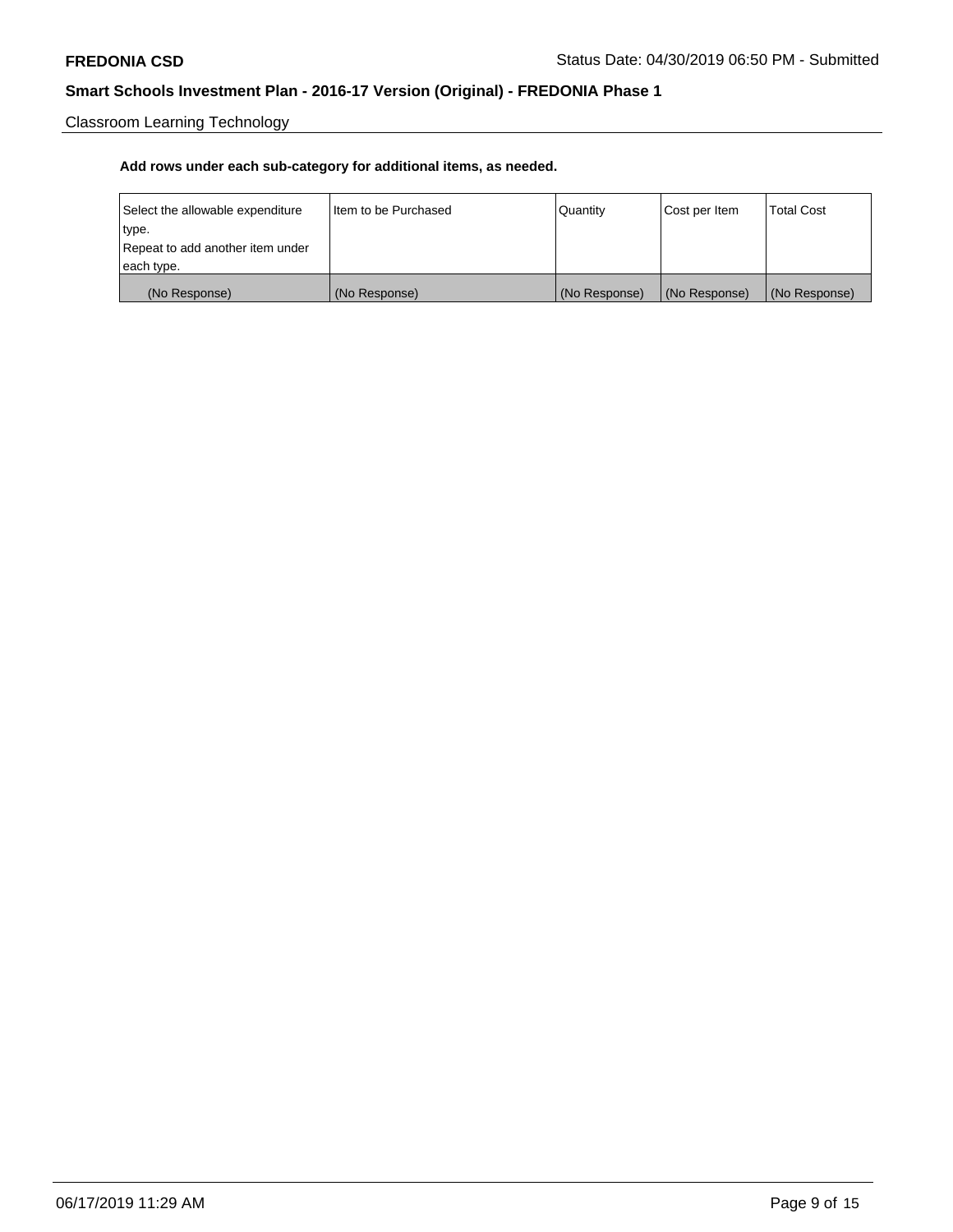#### Pre-Kindergarten Classrooms

**1. Provide information regarding how and where the district is currently serving pre-kindergarten students and justify the need for additional space with enrollment projections over 3 years.**

(No Response)

- **2. Describe the district's plan to construct, enhance or modernize education facilities to accommodate prekindergarten programs. Such plans must include:**
	- **Specific descriptions of what the district intends to do to each space;**
	- **An affirmation that pre-kindergarten classrooms will contain a minimum of 900 square feet per classroom;**
	- **The number of classrooms involved;**
	- **The approximate construction costs per classroom; and**
	- **Confirmation that the space is district-owned or has a long-term lease that exceeds the probable useful life of the improvements.**

(No Response)

**3. Smart Schools Bond Act funds may only be used for capital construction costs. Describe the type and amount of additional funds that will be required to support ineligible ongoing costs (e.g. instruction, supplies) associated with any additional pre-kindergarten classrooms that the district plans to add.**

(No Response)

**4. All plans and specifications for the erection, repair, enlargement or remodeling of school buildings in any public school district in the State must be reviewed and approved by the Commissioner. Districts that plan capital projects using their Smart Schools Bond Act funds will undergo a Preliminary Review Process by the Office of Facilities Planning.**

**Please indicate on a separate row each project number given to you by the Office of Facilities Planning.**

| Project Number |  |
|----------------|--|
| (No Response)  |  |
|                |  |

**5. If you have made an allocation for Pre-Kindergarten Classrooms, complete this table.**

**Note that the calculated Total at the bottom of the table must equal the Total allocation for this category that you entered in the SSIP Overview overall budget.**

|                                          | Sub-Allocation |
|------------------------------------------|----------------|
| Construct Pre-K Classrooms               | (No Response)  |
| Enhance/Modernize Educational Facilities | (No Response)  |
| <b>Other Costs</b>                       | (No Response)  |
| Totals:                                  | 0              |

**6. Please detail the type, quantity, per unit cost and total cost of the eligible items under each sub-category. This is especially important for any expenditures listed under the "Other" category. All expenditures must be capital-bond eligible to be reimbursed through the SSBA. If you have any questions, please contact us directly through smartschools@nysed.gov.**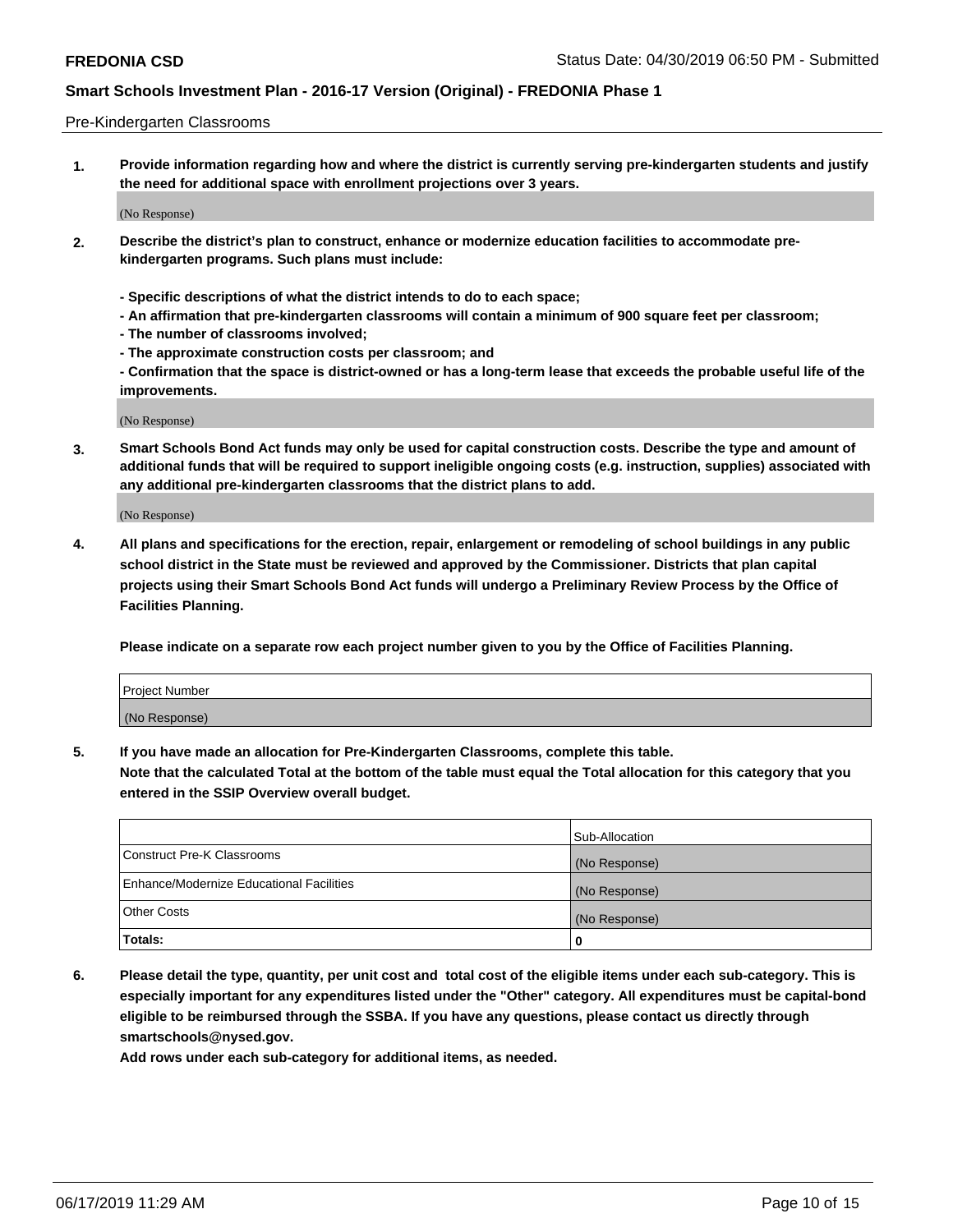Pre-Kindergarten Classrooms

| Select the allowable expenditure | Item to be purchased | Quantity      | Cost per Item | <b>Total Cost</b> |
|----------------------------------|----------------------|---------------|---------------|-------------------|
| type.                            |                      |               |               |                   |
| Repeat to add another item under |                      |               |               |                   |
| each type.                       |                      |               |               |                   |
| (No Response)                    | (No Response)        | (No Response) | (No Response) | (No Response)     |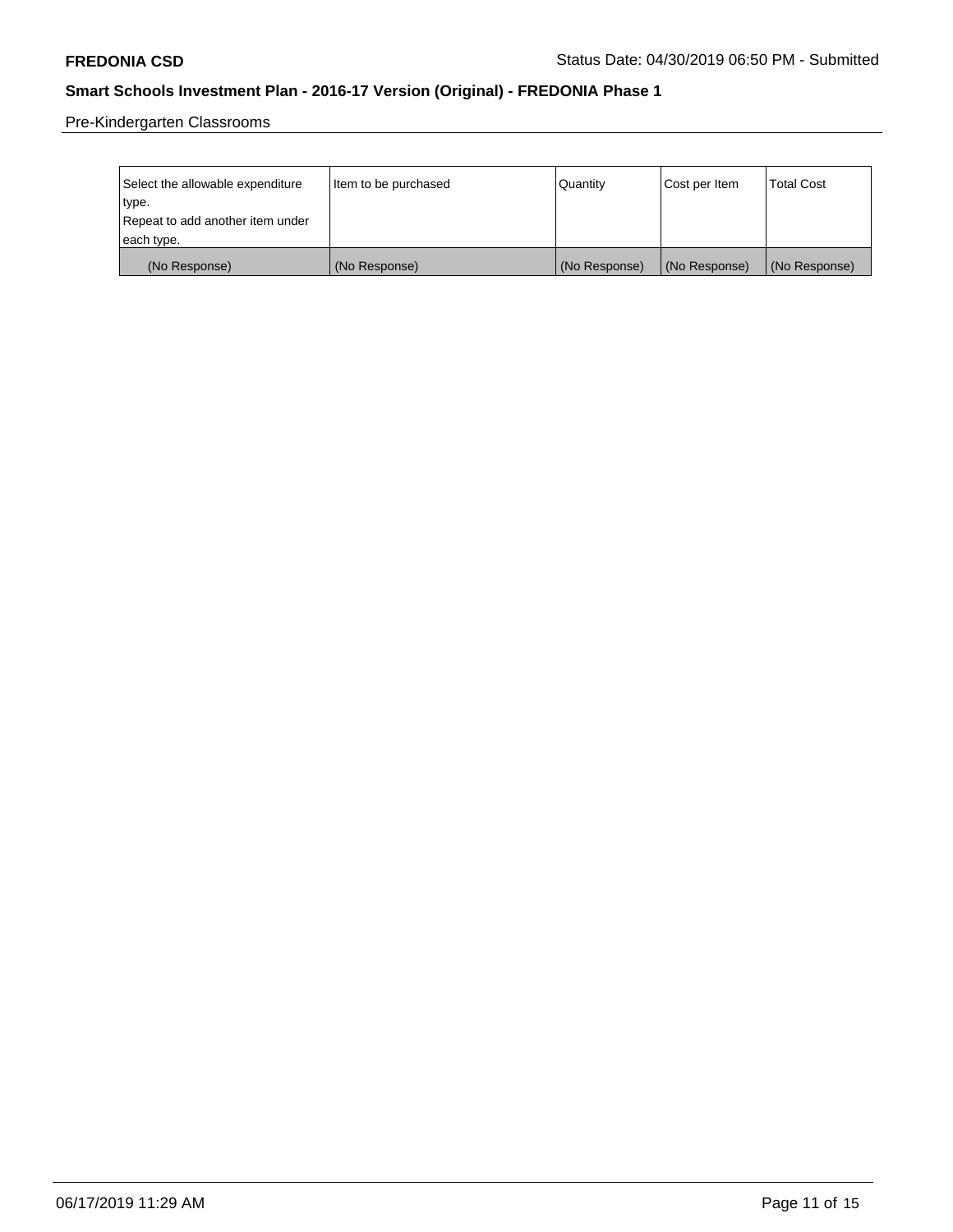Replace Transportable Classrooms

**1. Describe the district's plan to construct, enhance or modernize education facilities to provide high-quality instructional space by replacing transportable classrooms.**

(No Response)

**2. All plans and specifications for the erection, repair, enlargement or remodeling of school buildings in any public school district in the State must be reviewed and approved by the Commissioner. Districts that plan capital projects using their Smart Schools Bond Act funds will undergo a Preliminary Review Process by the Office of Facilities Planning.**

**Please indicate on a separate row each project number given to you by the Office of Facilities Planning.**

| Project Number |  |
|----------------|--|
|                |  |
| (No Response)  |  |

**3. For large projects that seek to blend Smart Schools Bond Act dollars with other funds, please note that Smart Schools Bond Act funds can be allocated on a pro rata basis depending on the number of new classrooms built that directly replace transportable classroom units.**

**If a district seeks to blend Smart Schools Bond Act dollars with other funds describe below what other funds are being used and what portion of the money will be Smart Schools Bond Act funds.**

(No Response)

**4. If you have made an allocation for Replace Transportable Classrooms, complete this table. Note that the calculated Total at the bottom of the table must equal the Total allocation for this category that you entered in the SSIP Overview overall budget.**

|                                                | Sub-Allocation |
|------------------------------------------------|----------------|
| Construct New Instructional Space              | (No Response)  |
| Enhance/Modernize Existing Instructional Space | (No Response)  |
| <b>Other Costs</b>                             | (No Response)  |
| Totals:                                        | 0              |

**5. Please detail the type, quantity, per unit cost and total cost of the eligible items under each sub-category. This is especially important for any expenditures listed under the "Other" category. All expenditures must be capital-bond eligible to be reimbursed through the SSBA. If you have any questions, please contact us directly through smartschools@nysed.gov.**

| Select the allowable expenditure | Item to be purchased | l Quantitv    | Cost per Item | <b>Total Cost</b> |
|----------------------------------|----------------------|---------------|---------------|-------------------|
| type.                            |                      |               |               |                   |
| Repeat to add another item under |                      |               |               |                   |
| each type.                       |                      |               |               |                   |
| (No Response)                    | (No Response)        | (No Response) | (No Response) | (No Response)     |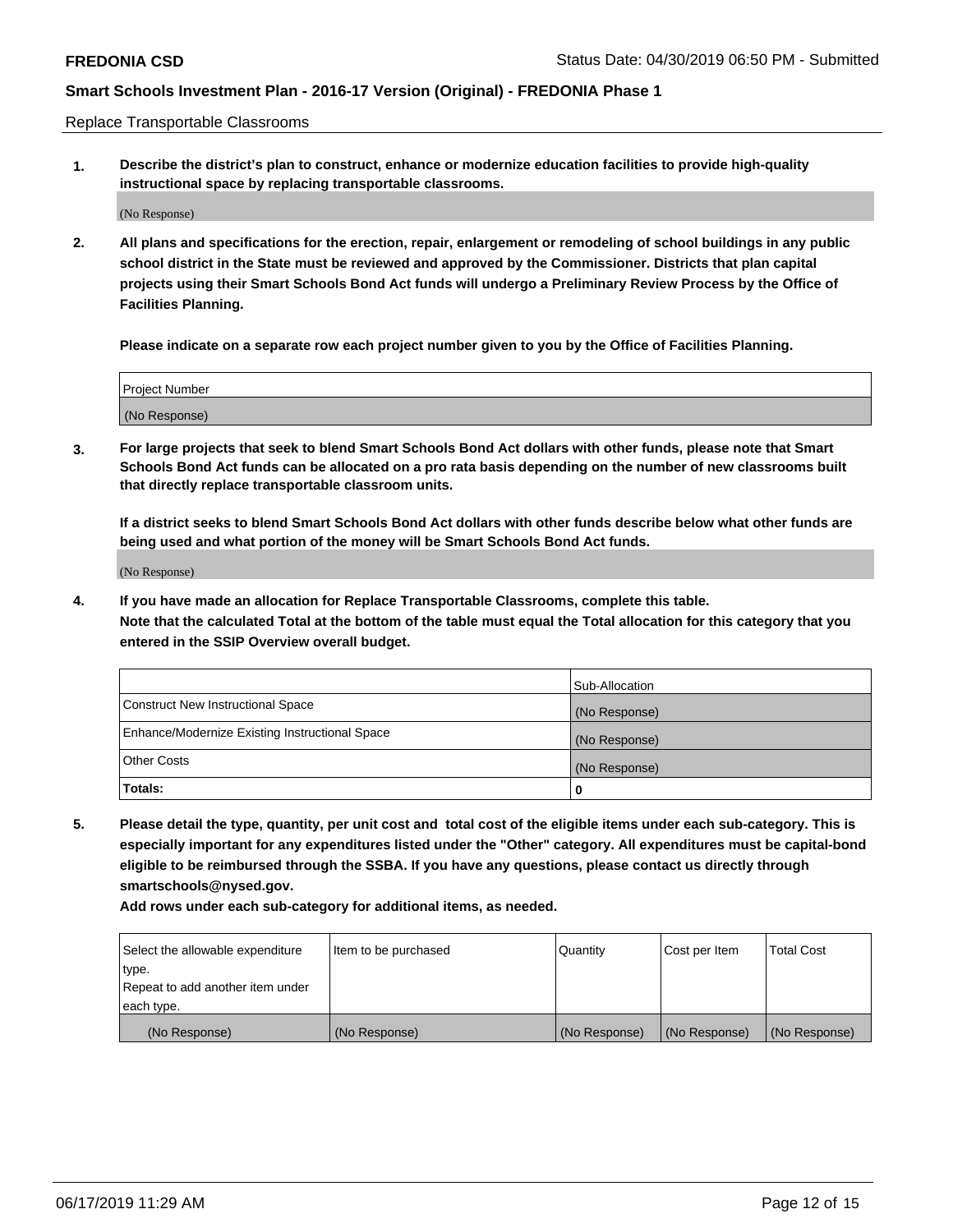High-Tech Security Features

**1. Describe how you intend to use Smart Schools Bond Act funds to install high-tech security features in school buildings and on school campuses.**

The Fredonia Central School District's Smart Bond Investment Plan will focus on the enhancement of the security on the district's Main Campus. This will include the addition of IP cameras on the inside and the outside of the Main Campus building.

**2. All plans and specifications for the erection, repair, enlargement or remodeling of school buildings in any public school district in the State must be reviewed and approved by the Commissioner. Districts that plan capital projects using their Smart Schools Bond Act funds will undergo a Preliminary Review Process by the Office of Facilities Planning.** 

**Please indicate on a separate row each project number given to you by the Office of Facilities Planning.**

| <b>Project Number</b> |  |
|-----------------------|--|
| 06-22-01-06-0-009-BA1 |  |

- **3. Was your project deemed eligible for streamlined Review?**
	- Yes

 $\square$  No

**3a. Districts with streamlined projects must certify that they have reviewed all installations with their licensed architect or engineer of record, and provide that person's name and license number. The licensed professional must review the products and proposed method of installation prior to implementation and review the work during and after completion in order to affirm that the work was code-compliant, if requested.**

By checking this box, you certify that the district has reviewed all installations with a licensed architect or engineer of record.

**4. Include the name and license number of the architect or engineer of record.**

| Name               | License Number |
|--------------------|----------------|
| <b>Brian Trott</b> | 25971          |

**5. If you have made an allocation for High-Tech Security Features, complete this table.**

**Note that the calculated Total at the bottom of the table must equal the Total allocation for this category that you entered in the SSIP Overview overall budget.**

|                                                      | Sub-Allocation |
|------------------------------------------------------|----------------|
| Capital-Intensive Security Project (Standard Review) | 0              |
| <b>Electronic Security System</b>                    | 139,209        |
| <b>Entry Control System</b>                          |                |
| Approved Door Hardening Project                      |                |
| <b>Other Costs</b>                                   | (No Response)  |
| Totals:                                              | 139,209        |

**6. Please detail the type, quantity, per unit cost and total cost of the eligible items under each sub-category. This is especially important for any expenditures listed under the "Other" category. All expenditures must be capital-bond eligible to be reimbursed through the SSBA. If you have any questions, please contact us directly through smartschools@nysed.gov.**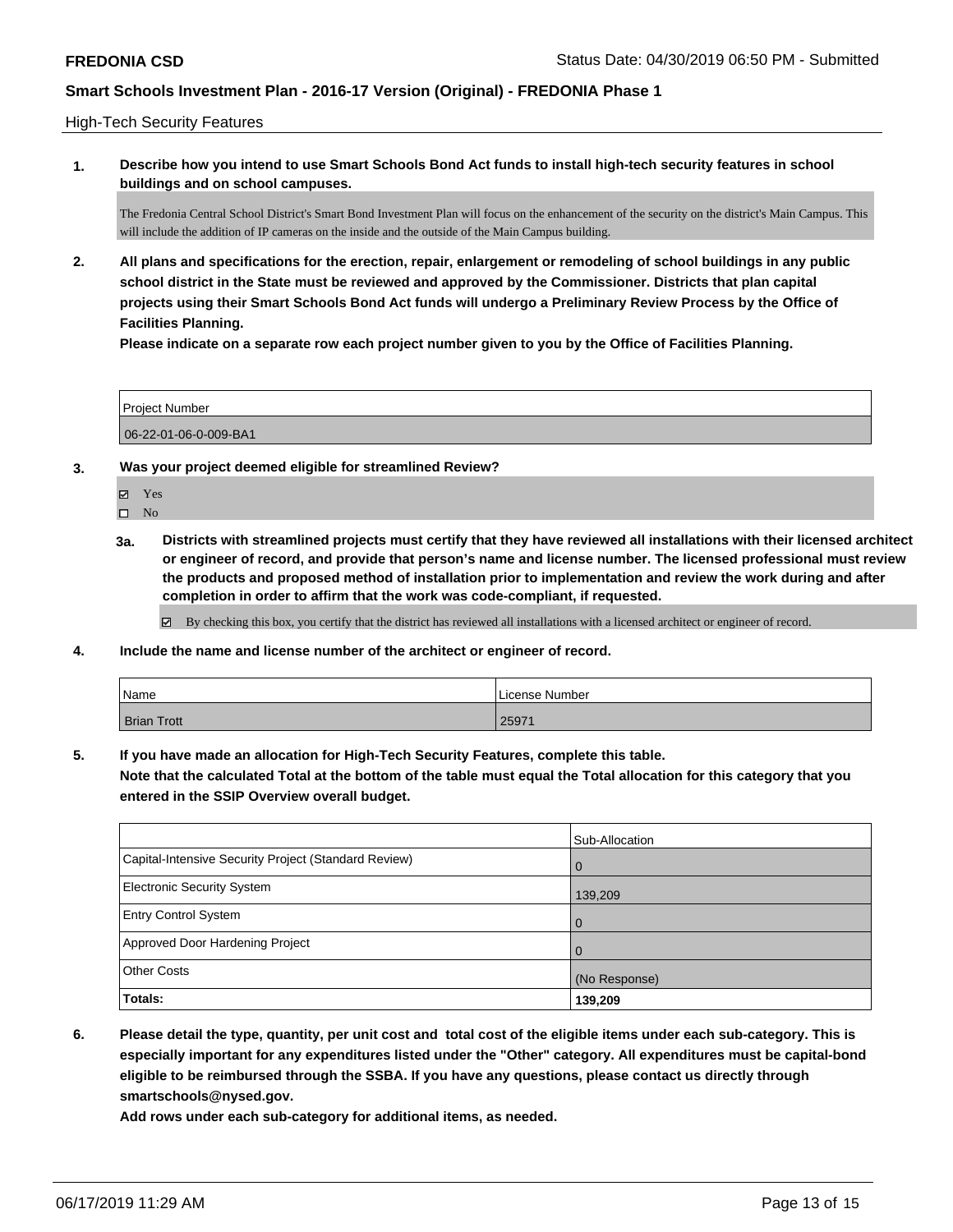High-Tech Security Features

| Select the allowable expenditure<br>type.<br>Repeat to add another item under<br>each type. | Item to be purchased                                            | Quantity | Cost per Item | <b>Total Cost</b> |
|---------------------------------------------------------------------------------------------|-----------------------------------------------------------------|----------|---------------|-------------------|
| <b>Electronic Security System</b>                                                           | Cisco Meraki Network surveillance<br>camera                     | 52.00    | 696           | 36,192            |
| <b>Electronic Security System</b>                                                           | Cisco Meraki Enterprise subscription<br>license                 | 52.00    | 486           | 25,272            |
| <b>Electronic Security System</b>                                                           | Cisco Meraki Network surveillance<br>camera - weatherproof      | 20.00    | 750           | 15,000            |
| <b>Electronic Security System</b>                                                           | Cisco Meraki dome mounting arm                                  | 20.00    | 125           | 2,500             |
| <b>Electronic Security System</b>                                                           | <b>On-Site Technical Services</b><br><b>Subcontract Service</b> | 1.00     | 50,525        | 50,525            |
| <b>Electronic Security System</b>                                                           | Cisco Meraki Enterprise subscription<br>license                 | 20.00    | 486           | 9,720             |